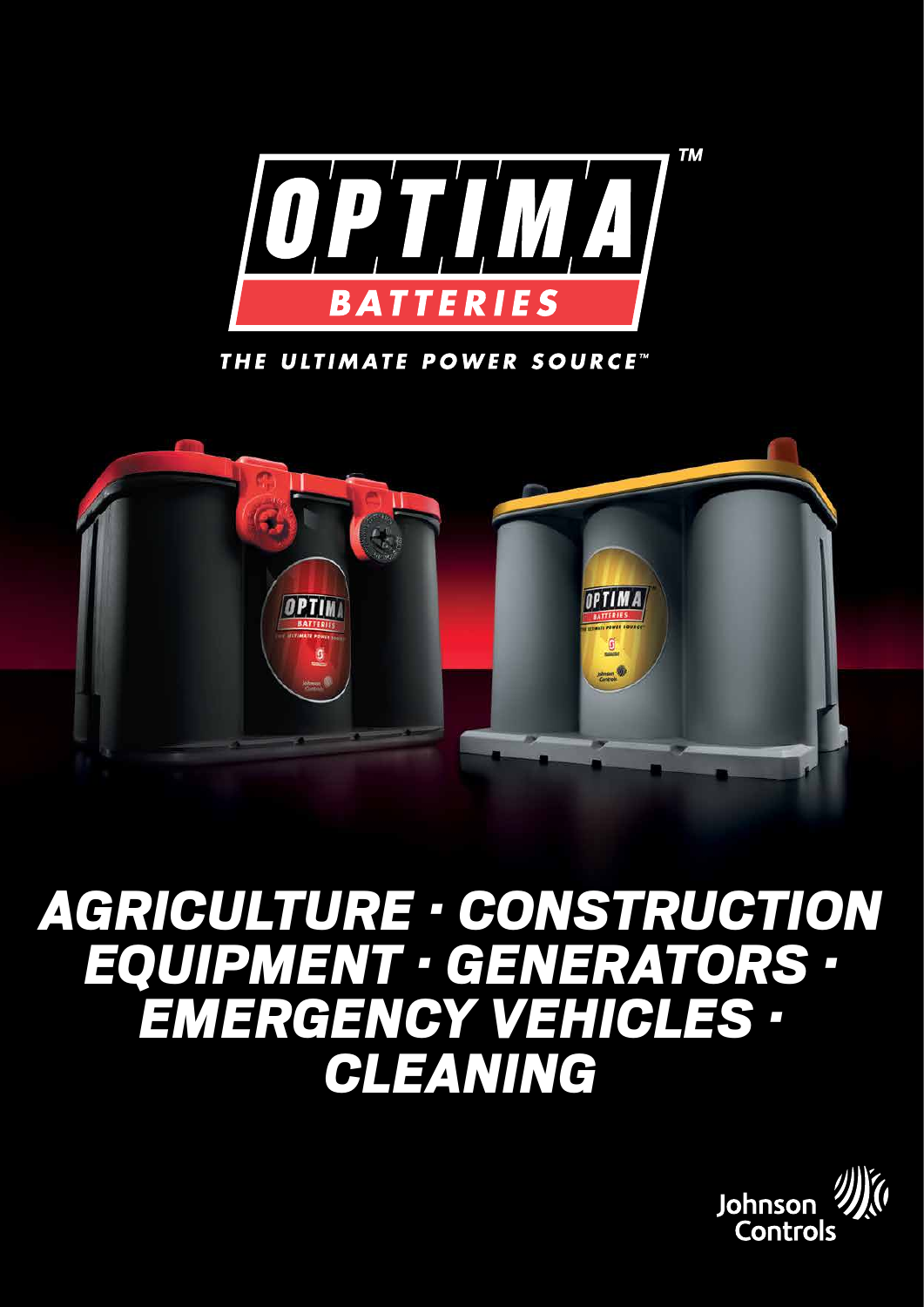# *OPTIMA® YELLOWTOP® DUAL PURPOSE BATTERY (STARTING & SEMI TRACTION)*



Optima YellowTop is made to install and forget. No matter the conditions, be it dampness, heat, dirt or exposure to extremes in vibration or regular discharge, it is guaranteed to deliver uninterrupted power throughout the entire discharge cycle. The ability to hold a higher voltage during the discharge cycle makes it possible to utilize more of the stored power in the OPTIMA, compared to ordinary batteries. All of these benefits are due to OPTIMA's SPIRALCELL TECHNOLOGY®, which combines the advantages of a starting battery with those of a deep cycle battery. The YellowTop handles many discharges as well as re-charges without losing significant capacity and is also ideal for seasonal use because of its very low self-discharge rate.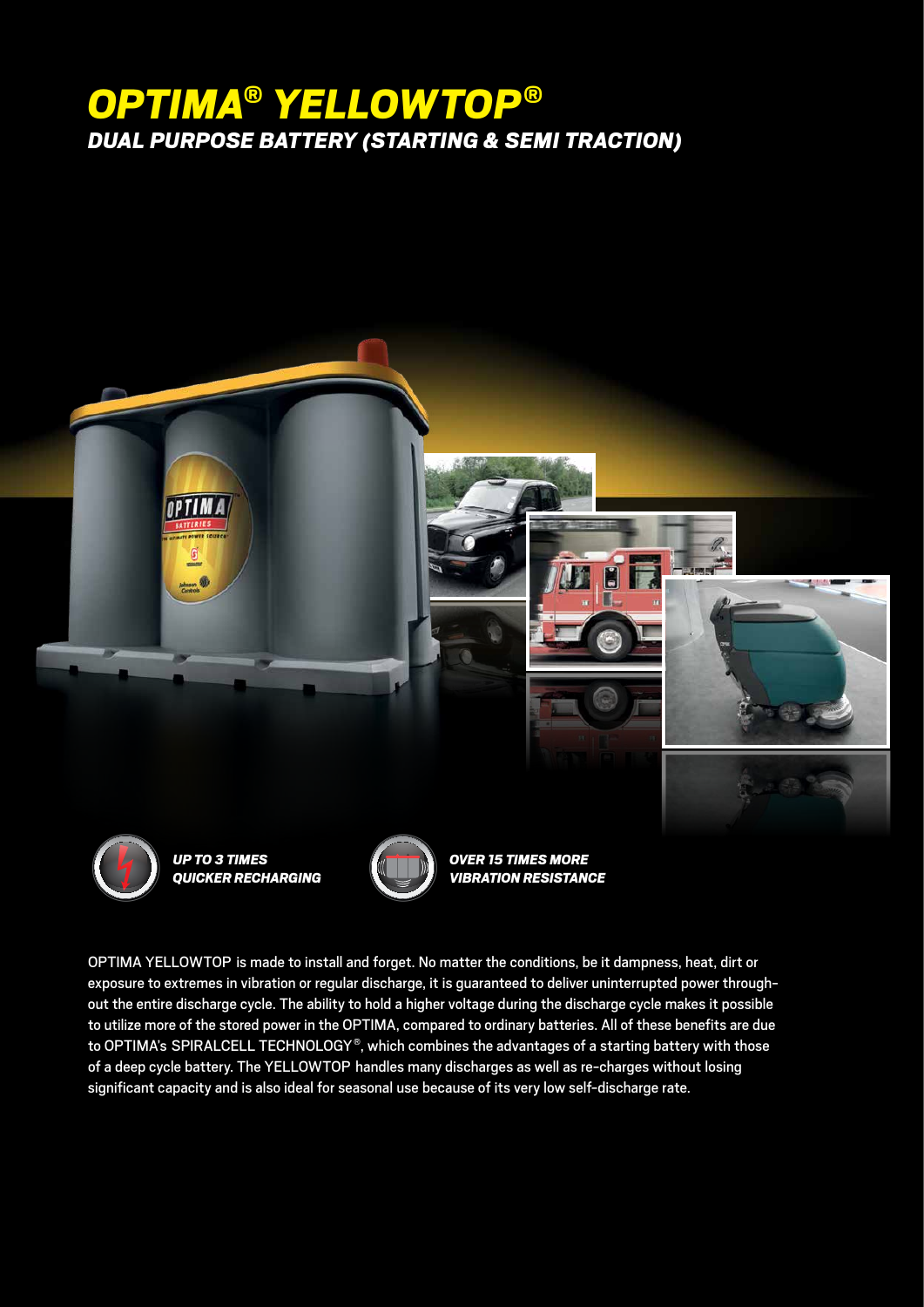# *OPTIMA® REDTOP® STARTER BATTERY\**



*100% spill-proof and maintenance free*



*Starting power equivalent to batteries 2 – 3 times OPTIMA's size and weight*

OPTIN

For agricultural use, where machinery is used seasonally, the OPTIMA REDTOP shows its outstanding starting capacity. Even if the battery has been left out in the tractor or harvester over the winter, the REDTOP will provide starting power the first time.\* The key to the REDTOP's remarkable starting power is OPTIMA's SPIRALCELL TECHNOLOGY®. This makes it possible to start heavy diesel engines with a battery, as compact as an ordinary automobile battery, which can be mounted in areas with very little space. This powerful package also shows unparalleled resistance to vibration, knocks and bumps. The REDTOP's robust, leak free construction stands up to the toughest conditions, without power interruption.

\*The battery should be disconnected during extended periods of non-use.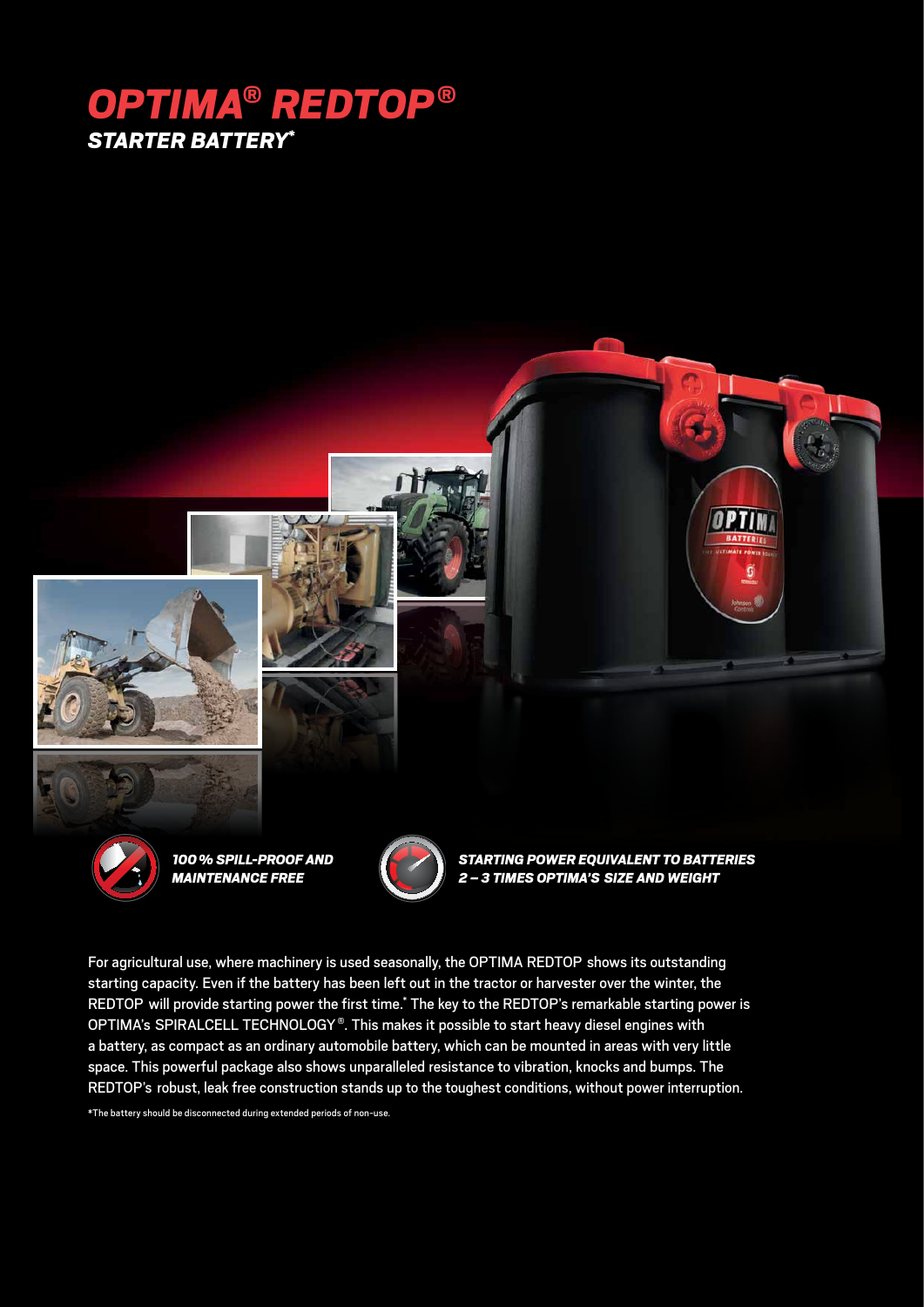

### *More starting power*

OPTIMA® batteries deliver a higher level of power to the starter in the critical first 10 seconds of the vehicle starting cycle.

OPTIMA<sup>®</sup> REDTOP<sup>®</sup> OPTIMA® YellowTop® **Traditional battery** 





#### *Long shelf life*

OPTIMA batteries are ideal for vehicles that are used seasonally because of their low self-discharge rate. All batteries that sit unused for extended periods of time will begin to lose charge. But OPTIMA batteries retain a significantly greater amount of power, enough to start large vehicles like tractors, harvesters and recreational vehicles even after a long winter of no use.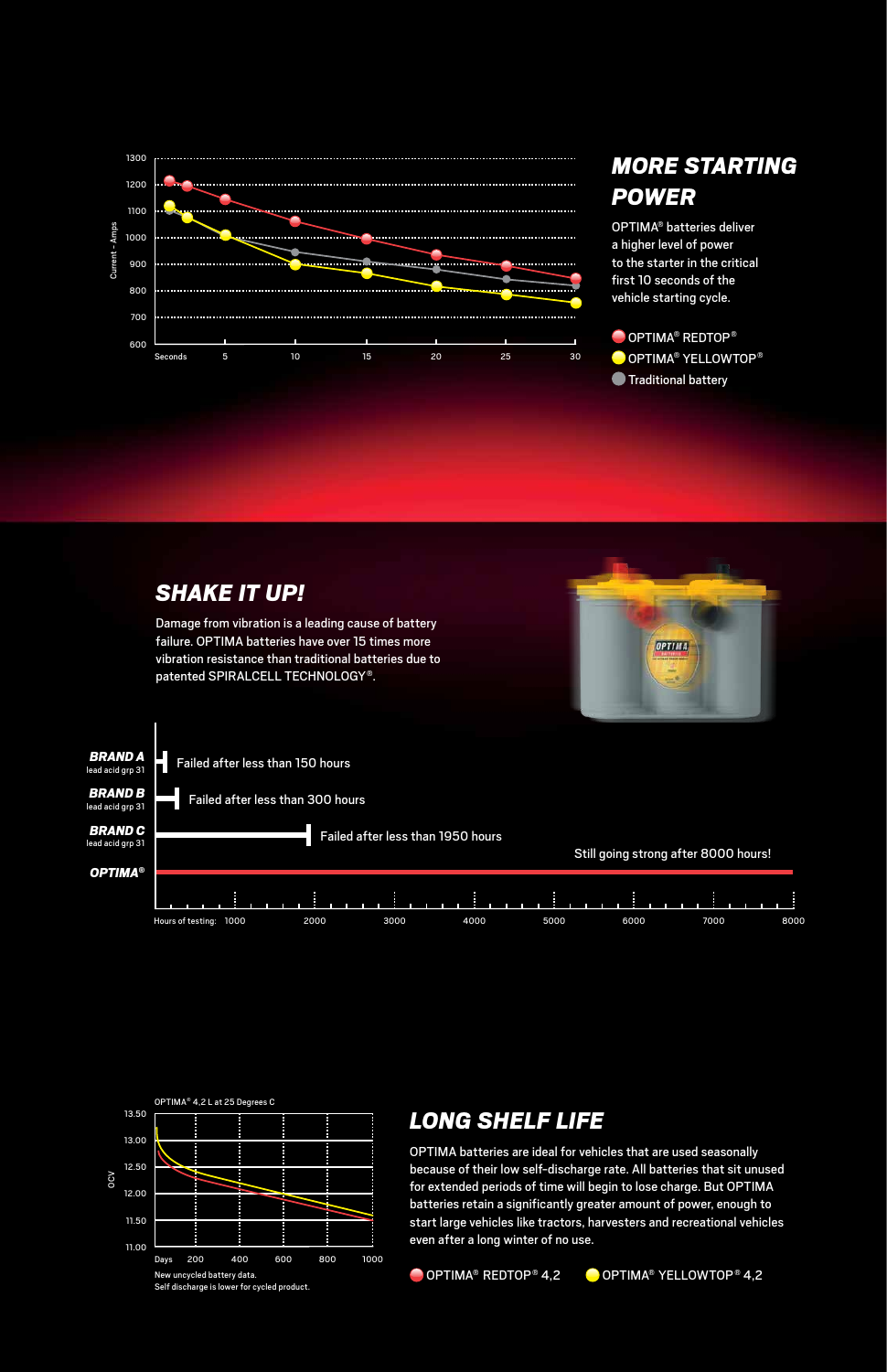## *THE SPIRALCELL TECHNOLOGY ®*





#### *Repetitive reserve capacity*

OPTIMA® batteries have the ability to withstand significantly more discharge/recharge cycles and still accept a high percentage of the original full capacity.

O OPTIMA<sup>®</sup> YELLOWTOP<sup>®</sup> 75 Ah/C20



#### *Up to 2 times longer life\**

Damage from heat is the leading cause of battery failure. Even in high heat environments, OPTIMA batteries can outlast traditional batteries by up to 2 times.